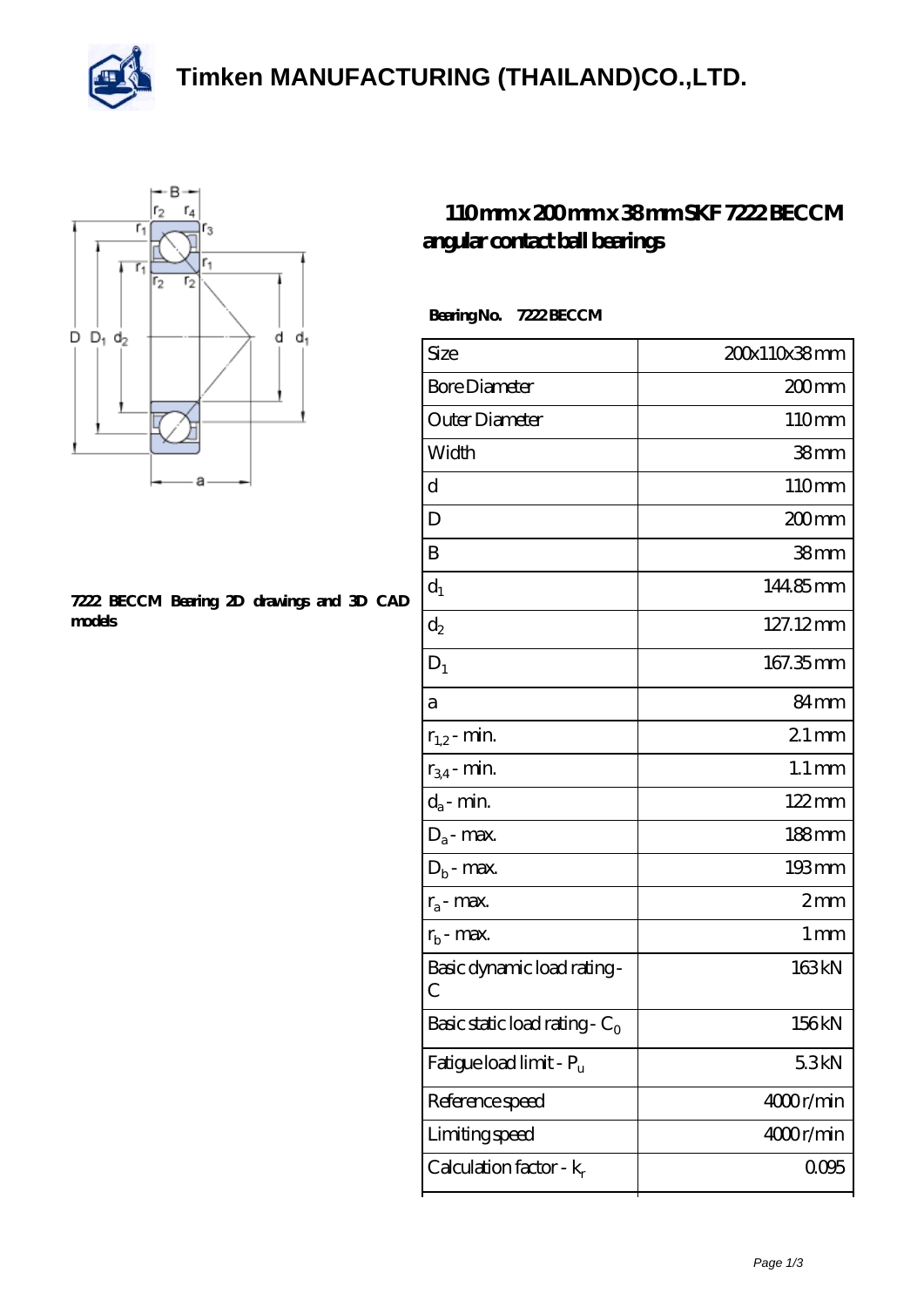

**[Timken MANUFACTURING \(THAILAND\)CO.,LTD.](https://m.thereclaimer.net)**

| Calculation factor - $k_a$     | 1.4                 |
|--------------------------------|---------------------|
| Calculation factor - e         | 1.14                |
| Calculation factor - X         | 0.57                |
| Calculation factor - $Y_0$     | 0.52                |
| Calculation factor - $Y_1$     | 0.55                |
| Calculation factor - $Y_2$     | 093                 |
| Calculation factor - X         | 035                 |
| Calculation factor - $Y_0$     | 0.26                |
| Calculation factor - $Y_1$     |                     |
| Calculation factor - $Y_2$     | 0.57                |
| $d_1$                          | 144.85mm            |
| $d_2$                          | 127.12mm            |
| $D_1$                          | 167.35mm            |
| $r_{1,2}$ min.                 | $21 \,\mathrm{mm}$  |
| $r_{34}$ min.                  | $1.1 \,\mathrm{mm}$ |
| $d_a$ min.                     | $122 \,\mathrm{mm}$ |
| $D_a$ max.                     | $188$ mm            |
| $D_{b}$ max.                   | 193mm               |
| $r_{\rm a}$ max.               | 2mm                 |
| $r_{\rm b}$ max.               | 1 <sub>mm</sub>     |
| Basic dynamic load rating C    | 163kN               |
| Basic static load rating $C_0$ | 156kN               |
| Fatigue load limit $P_{\rm u}$ | 53kN                |
| Calculation factor A           | 0353                |
| Calculation factor $k_r$       | 0095                |
| Calculation factor e           | 1.14                |
| Calculation factor X           | 035                 |
| Calculation factor $Y_0$       | 0.26                |
| Calculation factor $Y_2$       | 0.57                |
| Calculation factor X           | 0.57                |
| Calculation factor $Y_0$       | 0.52                |
|                                |                     |